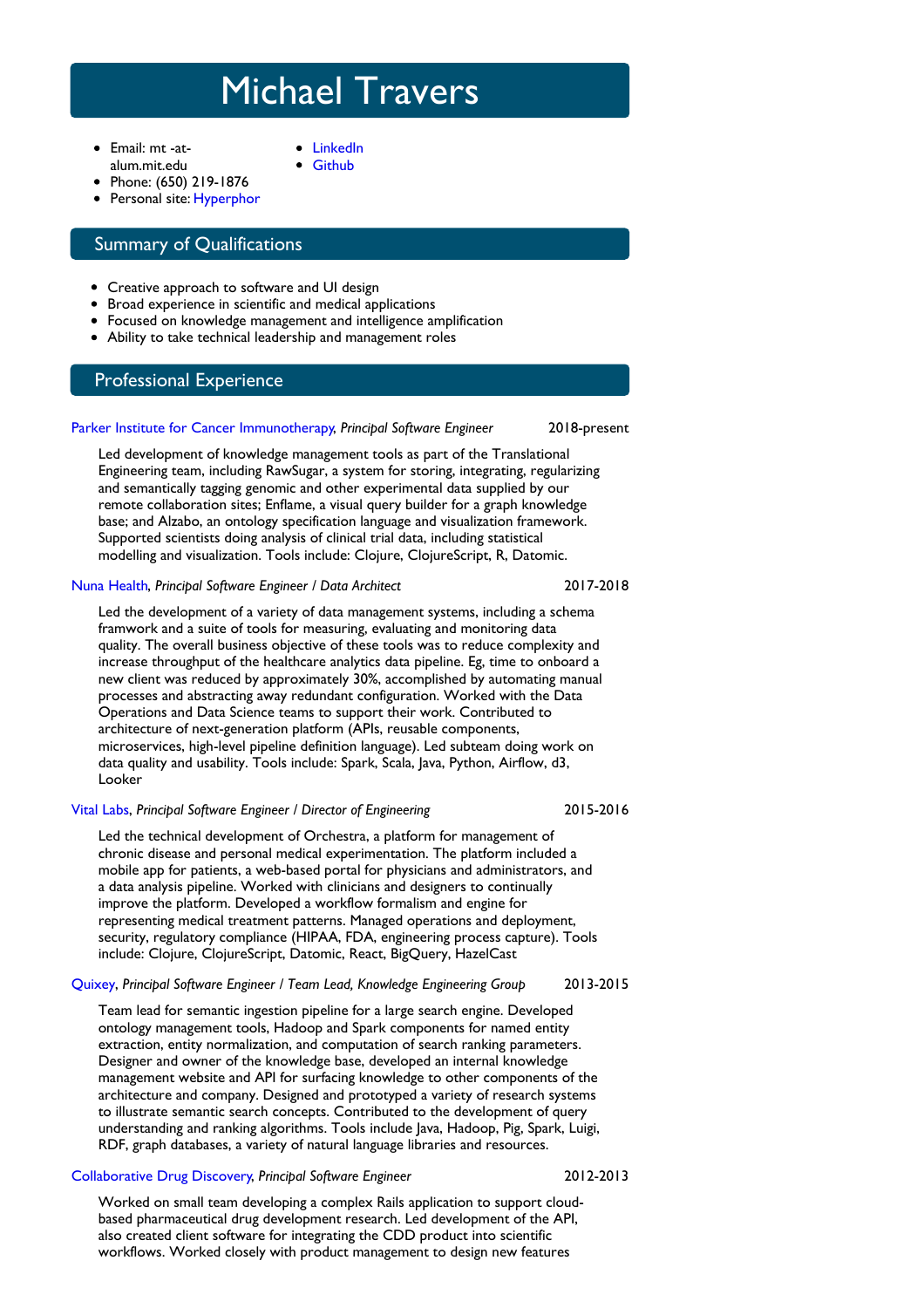such as a notification feed. Contributed to grant writing and business development efforts. Researched and prototyped new user interface concepts. Participated in research efforts leading to scientific publications. Tools: Rails

#### SRI [International](http://www.sri.com/), *Computer Scientist, Bioinformatics Research Group*

#### 2010-2012

2007-2010

Research and developer for the BioCyc genomic database. Developed graph algorithms and an exploratory user interface for synthetic biology reaction pathfinding. Led the design and development of SmartTables, a web-based semantic spreadsheet for bioinformatics. Rebuilt the web platform underlying BioCyc to meet modern security standards and enable more dynamic user interfaces. Did outreach with the user community to define and refine new features. Tools: Common Lisp, d3, JavaScript

[CollabRx/CommerceNet](http://collabrx.com), *Director, Research and Development*

Lead architect, designer, and product manager for the CollabRx platform, which provides knowledge-based collaborative computing infrastructure for distributed medical research and personalized genomic medicine. Conducted research into knowledge and workflow representation for biomedicine; designed and built prototypes for web-based software platform to support collaboration among scientists working on therapy development. Designed and developed a tool to support doctor-patient communication. Tools: Common Lisp, R, Rails, Django, graph databases

#### IO [Informatics](http://www.io-informatics.com/), *Principle Software Engineer, Knowledge Systems*

Designed and developed tools for integrating and visualizing biological data for metabolomics, proteomics, and related domains, using semantic web technology. Took lead role in architecture, ontology, and product and user interface design of the company's flagship product. Tools: C#, RDF

#### [Afferent/MDL](http://www.franz.com/success/customer_apps/bioinformatics/mdl_story.lhtml)[/Elsevier](http://elsevier.com), *Director, User Interface*

Developed applications for pharmaceutical drug discovery (combinatorial chemistry, LIMS, data integration). Responsible for user interface design, architecture, and implementation, including a sophisticated search tool. Other responsibilities included designing and implementing an object-relational mapping facility, and redesigning architecture for operation in a worldwide enterprise environment. Participated in project planning and management. After successful acquisition of Afferent, continued at MDL and later Elsevier as Principal Software Engineer and Architect. Developed applications for pharmaceutical drug discovery. Lead engineer/architect for the company's client-side platform and data integration strategy. Designed and implemented a visual form design and end-user programming system deployed to consultants and customers. Developed ontology and protocols to unify cheminformatics data across applications.

#### IBM [Research](http://www.research.ibm.com), *Research Scientist*

Worked with the Java Tools research group designing advanced interactive programming and visualization tools; explored agent-based component architectures. Worked on XML-related application tools and contributed to schema and query standards efforts. Developed web-based knowledge management tools for corporate intranet.

Centre Mondial Informatique et Resources Humaine,*Senior Research Engineer*

Designed and implemented a knowledge base and graphic editor for a medical diagnostic expert system for use on portable computers in third-world countries.

#### **Consulting**

Offering part-time consulting services in knowledge representation, end-user programming, and human-computer interaction for a variety of clients, including MCC, Apple, Science [Commons](http://sciencecommons.org/), [Nixle](http://www.nixle.com/), and IS [Robotics](http://www.irobot.com/).

#### **Technical**

Experienced in design and implementation at all levels from operating system internals to user interfaces. Languages: Java, C#, Ruby/Rails, Common Lisp, Clojure, ClojureScript, React, JavaScript, Python. Internet standards: TCP, HTML, HTTP, CSS, XML, JSON, SVG, REST, RDF/OWL. Databases: MySQL, Oracle, Elastic Search, Cassandra, Datomic. Tools: Git, Selenium, Hudson/Jenkins, CircleCI. Deployment/Cloud: EC2, Google Cloud, Heroku, Docker. Visualization: d3.js, vega. Big Data: Hadoop, Pig, Spark.

1999-2006

2006-2007

1985-86

1997-1999

1988-present